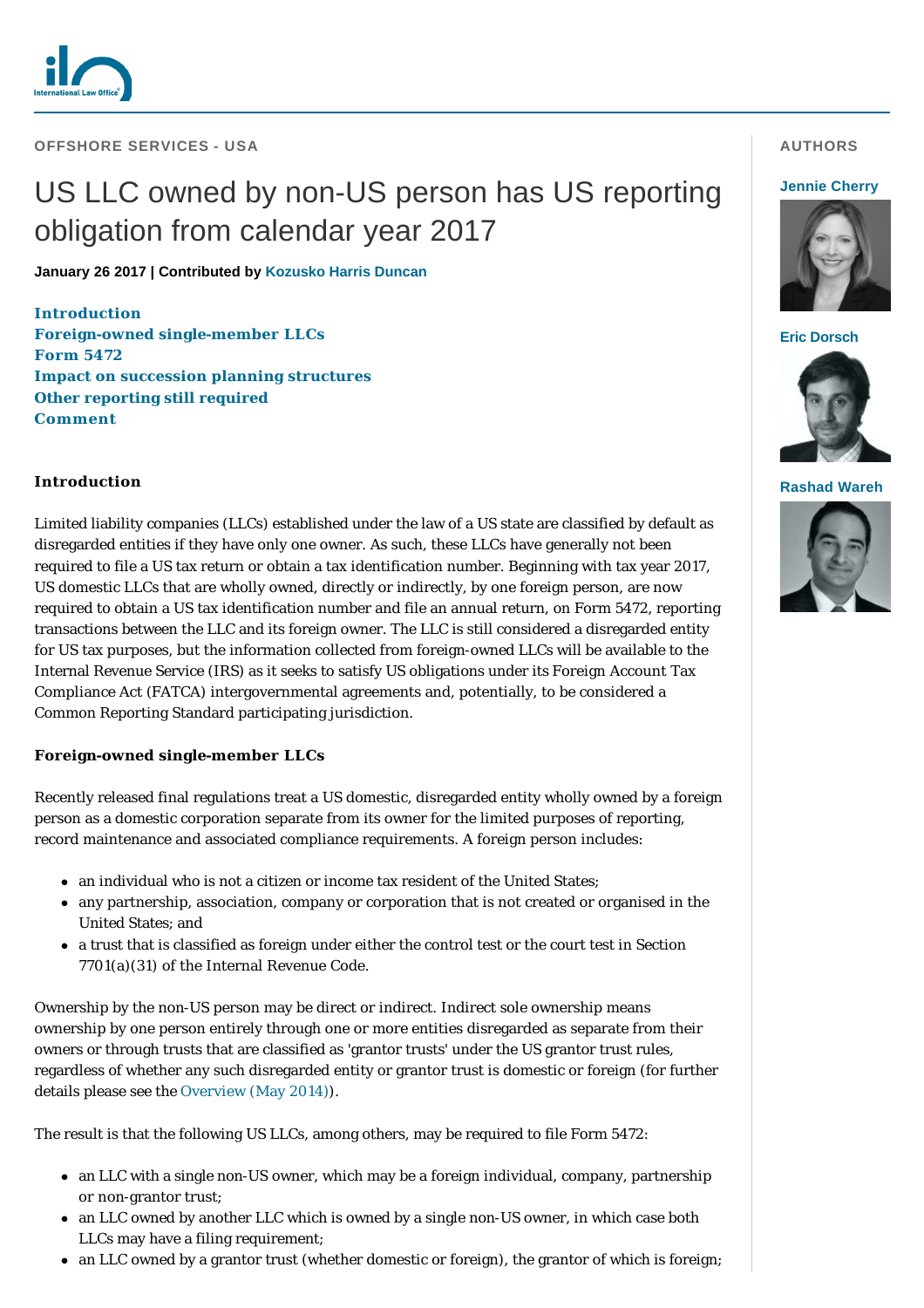and

• an LLC owned by a non-US company that has made an election to be disregarded for US income tax purposes and is owned by a single non-US individual, company, partnership or trust.

An LLC that has more than one owner, foreign or otherwise, is not covered by the new regulations. However, if the multi-member LLC has not made an election to be taxed as a corporation, it is classified as a partnership for US income tax purposes. An LLC taxed as a partnership is required to file Form 1065 (US Return of Partnership Income) annually with the IRS, unless the LLC neither receives income nor incurs any expenditures treated as deductions or credits for federal income tax purposes.

# <span id="page-1-0"></span>**Form 5472**

Form 5472 must be filed at such time and in such manner as the IRS will prescribe in a revised form and instructions. For US corporations, the existing Form 5472 is due with its income tax return, generally by March 15. The LLC must maintain permanent books of account or records sufficient to establish the accuracy of the return. Penalties for failure to file the required return and failure to maintain records will apply.

The current instructions to Form 5472 specifically provide that the reporting entity is not required to file Form 5472 if it had no reportable transactions with the foreign related party. A revised Form 5472 has not yet been released, but the foreign-owned single-member LLC will likely be required to report identifying information for the LLC and its single owner, including:

- the name, address and tax identification number, if any, of its non-US owner;
- $\bullet$  each country in which the owner is tax resident;
- places where the owner conducts its business; and
- the country or countries of organisation, citizenship or incorporation of the owner.

In addition, the LLC will report any sale, assignment, lease, licence, loan advance, contribution or other transfer of any interest in or a right to use any property or money, as well as the performance of any services for the benefit of, or on behalf of, another taxpayer. Contributions to and distributions from the LLC are considered reportable transactions.

# <span id="page-1-1"></span>**Impact on succession planning structures**

The new reporting requirement will affect the foreign trust structure often used for succession planning purposes where the matriarch and patriarch are non-US persons but children or grandchildren are US persons. A typical structure involves a non-US settlor who establishes a trust in an offshore jurisdiction (eg, Bermuda or the Bahamas) or under the law of a US state (eg, South Dakota or Delaware) that is classified as a foreign trust for US tax purposes. The trustee then establishes a single-member LLC, which owns an offshore holding company or other non-US investments. Neither the trust nor the LLC need file a US income tax return provided that the investments do not generate US source income during the taxable year.

Under the new reporting requirements, if there is any transaction between the LLC and the trust, the LLC will report on Form 5472 information regarding:

- $\bullet$  the trust, in the case of an LLC wholly owned by a foreign non-grantor trust; or
- $\bullet$  the foreign grantor of the trust, in the case of an LLC owned by a grantor trust.

The new rules have been made effective to taxable years of entities beginning after December 31 2016. Thus, even if a client decides to liquidate a foreign-owned single-member LLC in 2017, it will be necessary to file Form 5472 for 2017, due March 15 2018. If the existing LLC has no reportable transactions between it and its foreign owner – that is, no dividends or other distributions are made from the LLC to the trust and no further contributions are made to the LLC by the trust in 2017 – then the LLC should not have to file Form 5472 in 2018.

# <span id="page-1-2"></span>**Other reporting still required**